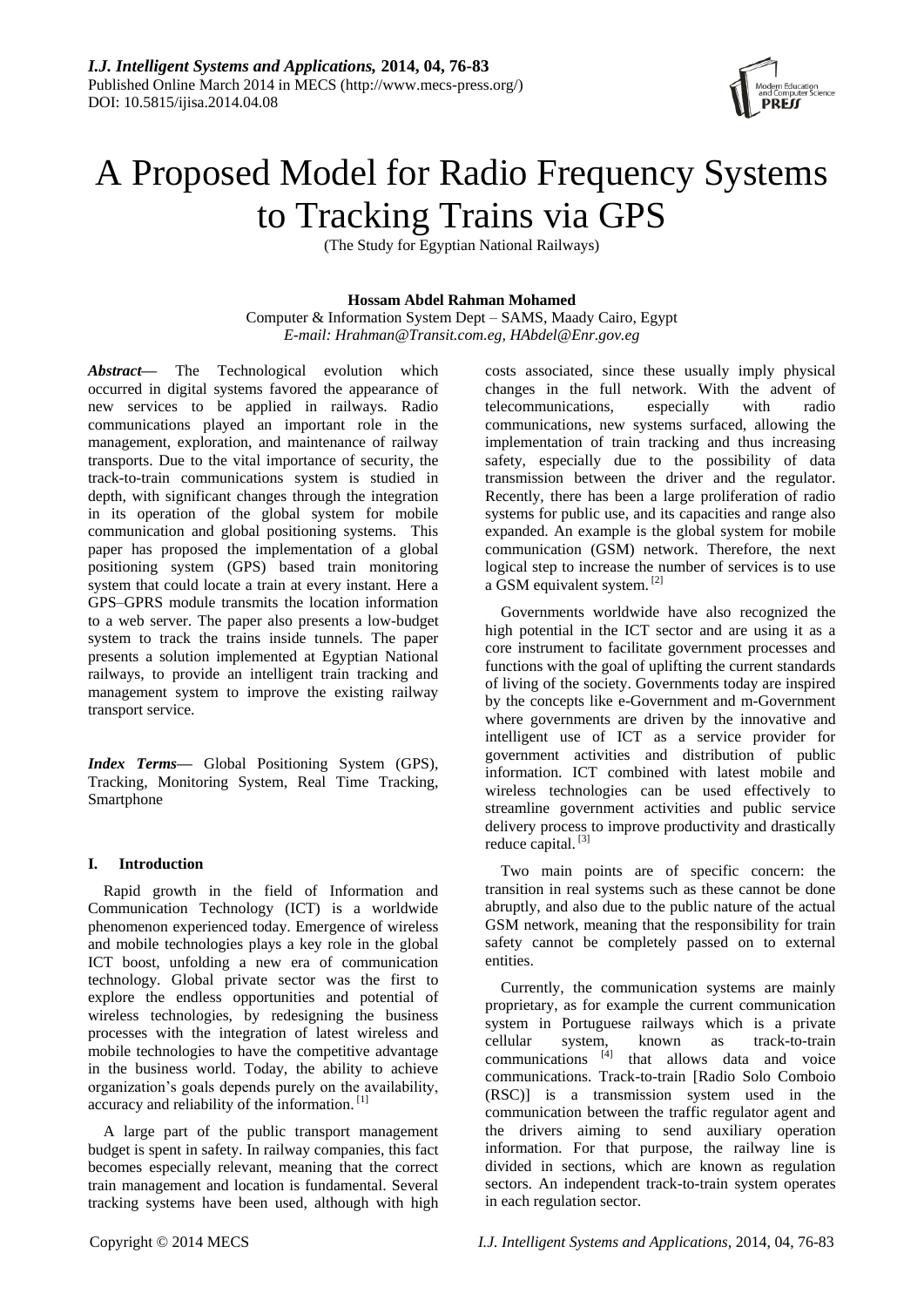Due to the system's concept, it is only possible to establish only one telephony communication at a time. The regulator agent ensures the management of the communications priority. It is also possible to establish communications via a telephone network to the inside of the train, and vice versa, using a voice channel. This type of communication always goes through the regulator agent who authorizes it, who grants it priority order, and who also carries out the switch necessary for the connection between both lines. This feature is currently used only for communication between the traction permanent and the drivers. The voice channel may send an alarm message started by any agent (regulator, driver, or station chief). That message overlaps the other communications and is received by all stations. The information debit of track-to-train communications allows data transmission, but with a very limited capacity. Presently, the track-to-train allows voice communications and also sends numerical information data regarding train speed, state of the automatic train control (ATC), base station, etc. This data will be received in a central computer used for the purpose and shared through the internal computer network by the interested parties. [5]

The paper will present in Section (2) The Problem statement, Section (3) Track to Train Radio Communication System, Section (4) Integration of the GSM Communication system, Section (5) Design Goals , Section (6) Proposed solution and Research Recommendations and Important Attributes, finally Analysis of Results

## **II. Problem Statement**

Train is one of the main and biggest transportation systems in Egypt. It contributes a lot in the economy of this country. Everyday thousands of people travel in train to different destinations. For good customer services, it is their responsibility to have a good management system. Therefore, it is necessary for them to have a clear idea about the actual position, speed and time to reach destination of a particular train at every instant. However, train-monitoring system of Egypt [6]

does not possess such system that could give them the actual information like the position, speed and distance of a train from a particular station at every instant.

The existing conventional monitoring system most of the time rely on the oral communication through telephonic and telegraphic conversations. There is large scope for miscommunication. This miscommunication may lead to wrong allocation of the track for trains, which ultimately leads to the train collision in our railway system. When train crosses a station and sets for next station the rail truck between the two stations is locked and no other train are permitted to enter in that locked section. A station can only senses a train within its 1200 ft. range. When a train crosses this limit, a station can only tell the train is somewhere between the two station but cannot tell in which particular position and at what speed the train is heading to the next station.

#### **III. Track to Train Radio Communication System**

In order to better understand railway communication systems, let us start by discussing the existing track-totrain radio communication system[7] **.** The track-to-train radio communications system is a central system, and therefore, any communication via telephony needs previous authorization from the regulator station (RS). Railway lines are divided, as far as regulation is concerned, in one or more sectors. Therefore, each sector of regulation is responsible for the regulation of a track section. The communications between inter base station (BS—equipment that makes the communication between the train and the regulator) and mobile station (MS—equipment included in the train which establishes the communication with the regulator) are carried out by means of a group of frequencies on the 450-MHz bandwidth, and each sector has three frequencies for emission and one for reception; that is, each BS emits in *f1, f2, or f3* and receives in f4, and the MS transmits in *f4* and receives *in f1, f2, or f3* (Figure 1). BS are set up so that the first BS transmits in f1, the second in *f2*, and the third one in *f3*, and the following keep this frequency cycle, i.e*., f1, f2, f3, f1, f2, f3,* etc. [8]



Fig. 1: Basic layout of a track-to-train radio network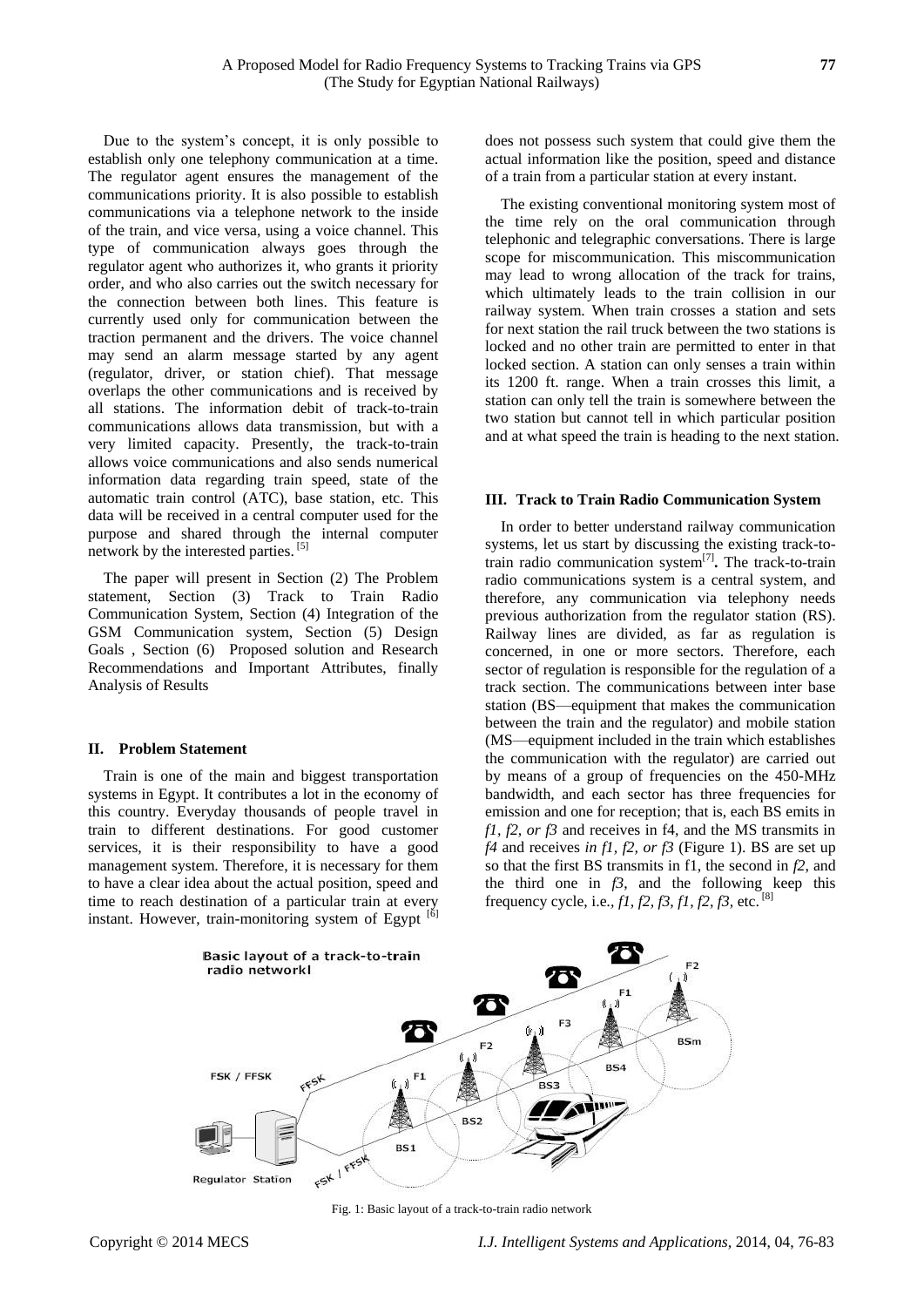This sequence is carried out so that the frequencies may be reused and to avoid interference among them; that is, when reusing f1, the previous BS signal with the same frequency is minimum and is mixed up with the environmental noise and will not be considered by MS.

The MS will be recorded at the several BS along the line scanning the three frequencies and selecting the one receiving the highest level signal. There are four groups of frequencies allocated to Rede Ferroviária Nacional, EP (REFER—responsible for the Egyptian Railway Infrastructure) by the Egypt Communications Authority.

The existence of four groups of frequencies is due to the fact that railways in Portugal are interconnected at certain points of the country.

A different group of frequencies is allocated to each line, so that those frequencies may be reused along the same line. At the interconnection points with other lines, the chosen group is that of the main line (by main line, we refer the lines that are principal in the national railways, that means the lines that connect the principal cities, the industrial zones, ports, etc.). The explanation, for the frequency group change, is related to the fact that if the interbase stations of the secondary line (secondary lines are the ones that are only used for lower traffic) had the same frequency group, the main line and secondary line signals would interfere with each other and the train would not be able to find out which interbase stations to register with. With the group frequency change, this problem no longer exists. Each regulation sector may only support up to 32 interbase stations due to the BS addressing. Several RS are installed at the CTC stations or local control stations. The function of the RS shall be to establish, control, and supervise all message traffic. The system comprises two base types of equipment:

- fixed equipment (RS, fixed station, and railway station);
- Mobile, portable, and movable equipment. In this system, there are three types of messages: telephony, status, and short data message (SDM).

The modulation used for the status messages is frequency shift keying (FSK) and fast frequency shift keying (FFSK). FSK subaudios at 50 Bd messages are continuously transmitted by fixed stations during the conversations and signal to mobile stations the fixed stations status. These messages are transmitted in sub audio band in order not to disturb the telephony message exchange, and their transmission rate is low due to the modem type used, which does not allow greater speeds. FSK messages at 1200 b/s are used for communications between fixed stations and RS via phone line (polling and traffic messages). FFSK messages at 1200 b/s are used in selective calls and status service between MS and RS. SDM, modulated in FFSK at 1200 b/s, have appeared by the need of providing the MS with a data channel at 1200 b/s, in order to interconnect information boards, ticket

machines, and new features such as frequency groups automatic changes, sleeping mode, etc., in the future. A SDM message may support up to 96 characters within its data field. There are three types of SDM messages: 1) Normal: in the event of a message coming in during a conversation between driver and regulator, the latter will go into a wait mode at the base until the conversation ends; 2) Urgent or high priority: during a conversation between driver and regulator, the latter will override the conversation; and 3) and Reply Messages: inform the REFER computer about the transmission result of a SDM, e.g., Mobile answers, Mobile does not answer, Mobile registered, Base station Busy, Base station does not exist, SDM not sent, SDM sent, Error alive message.

#### **IV. Mobile Station** [9]

(The Study for Egyptian National Railways)

Mobile station is the name of the equipment installed at the locomotives and that guarantees the communication via radio, between the train and the RS of the regulation section where the latter is registered.

All these connections have to be carried out through the RS. Communications between the MS and the RS may be carried out through telephony or status messages. An MS (Figs. 3 and 4) comprises a BG550 CP-N control unit which serves as an interface with the operator [man machine interface (MMI)], a handset, a loudspeaker, an antenna, and a Tx/Rx subrack, which in turn comprises a SE550 CP-N transceiver, which is a Tx/Rx transceiver for the radio frequency (RF) communications, a data collection unit (ORD), a DC/DC converter, and one interface card with the passenger information system (AP).

The core of the whole system is an ORD universal interface that aims at the correct integration of different systems, translating protocols, data routing, or even equipment control. ORD carries out the interconnection between the transceiver and the mobile equipment being responsible for the interpretation and routing of the controls and data

## **V. Integration of the GSM Communication System**

The GSM integration aims at solving the lack of communication between local controls stations/centralized traffic centers with MS, in lines where no track-to-train radio coverage exists, which means mainly on secondary lines where the development of a complete core communication system is extremely expensive. Thus, came the idea of integrating GSM in track-to-train radio, using one of the existing GSM network operators $[10]$ . With this integration, the data transmission goes from 1200 to 9600 b/s. This alteration is carried out at the level of the rack components of the MS and at the time of the change due to a dual-mode antenna. In this case, the same interphone desk may be used and it is not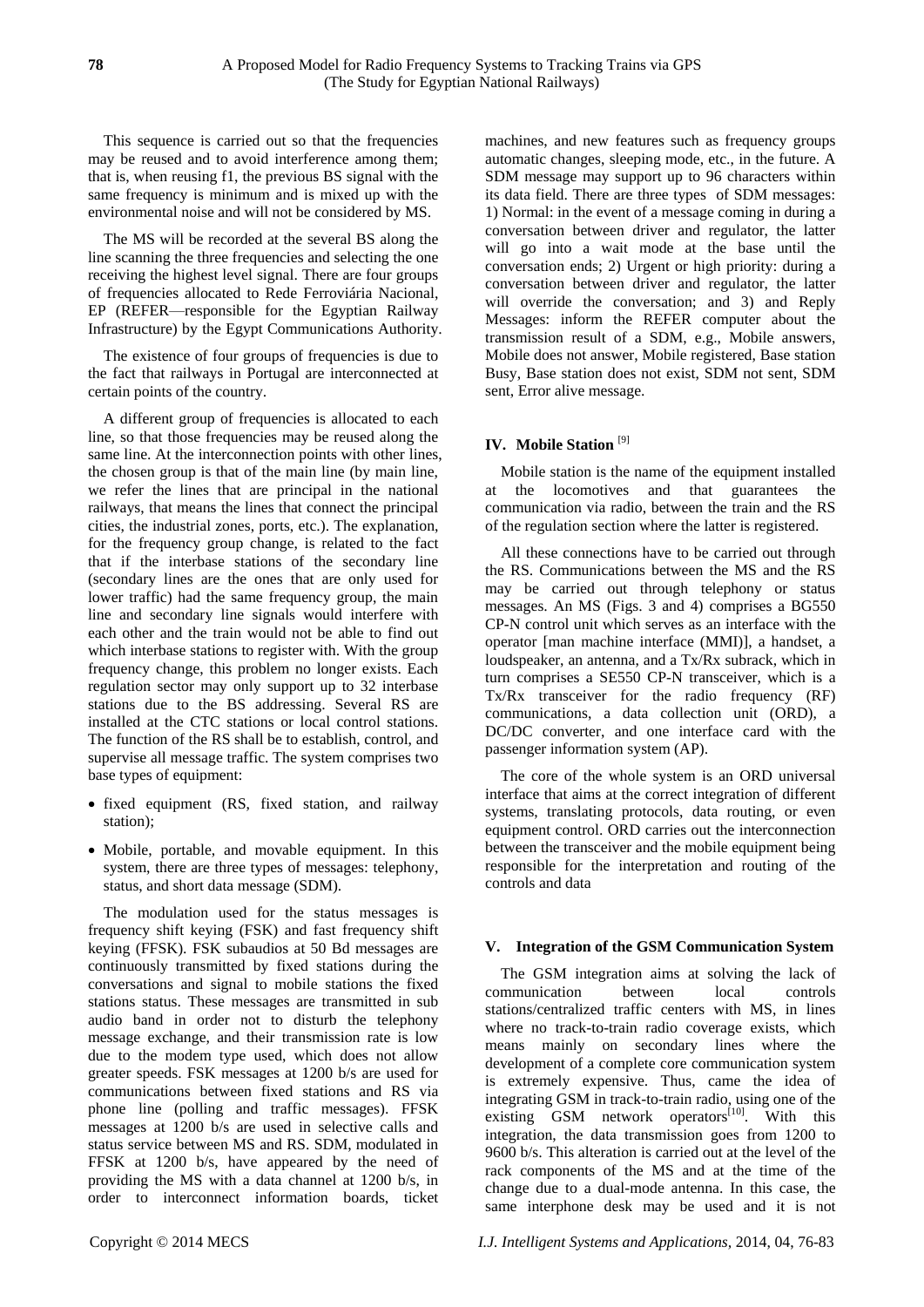necessary to make new drillings or cable runs for this purpose. In short, this development is aimed:

- To provide MS the access to GSM public network, enabling direct interphone communication, between traction permanent and the driver;
- To increase the data transmission capacity (SMS) to a transmission rate from 1200 to 9600 b/s.

The GSM interphone works independently from the physical track-to-train radio network, but if during a GSM call, the regulator needs to communicate with the driver, this GSM call goes into a wait mode and will only be reconnected when the train-to-track radio connection is ended; that is, train-to-track prevails against GSM when it is present. This additional data transmission at 9600 b/s may be used at the Depot Management, which has some advantages over the solution foreseen for the train-to-track radio such as it is infrastructure-free and the speed rate is eight times greater. [11]

## **VI. Design Goals**

The goal of the current research effort is to demonstrate a way to track Trains using automated technologies (GPS) and report their location automatically

- Monitoring and controlling train speed, through the speed provided by the GPS system, in tracks which are not equipped with the ATC system.
- Avoid the automatic alteration of maximum speeds allowed, in variable information beacons, as are the cases of slackening caused by track maintenance works or by occasional alterations in track conditions, which may subsequently cause accidents involving some physical and material damage
- Knowing the train location, Through the GPS system, we may transmit information data on a certain part of the track with running problems, for a control center, such as the weather information in steep slopes, where sometimes heavy freight trains are not able to climb or do it very slowly, causing great circulation delays. Also, the sending of surveillance information from driving cabs or train deposit parks may be very useful.

#### **VII. Proposed Solutions**

In this solution, the GPS-GSM/GPRS<sup>[12]</sup> module collects the position information of a train at every instant and passes this information to a web server shown in figure 6.1 and in figure 6.2. As data being passed to the web server containing a real IP address and now listen to a specific port assigned for it.

A database created at the server end stores these data.

The database now contains all the necessary information that it needs to update the position of any particular train.

A web page continuously communicates with the host server as requested. This web page contains a detailed map of a location. Here Google map is used to show the updates of location. As new data being inserted into the database, it updates the location information containing speed, distance from a particular station etc. of the train at the client end in this Google map. [13]

Traffic Flow Diagram of GPS based train monitoring system



Fig. 6.1: Traffic flow diagram of GPS based train monitoring system

Block Diagram of GPS based train monitoring system



Fig. 6.2: Block Diagram of GPS train monitoring system

The man machine interface can also become a useful tool for preciously locating a train in a track. Every track available in our current railway system is assigned to a specific code number. This code number can individually represent the track position of a train. An operator in the train continuously updates the track number in the computer which is connected with the GPS-GPRS module. The data served by GPS and the onboard computer is accumulated by the server and the server is able to give accurate position with track number and makes the decision when and in which track the train should arrive at the next crossing. The central control room now has the total overview of

Copyright © 2014 MECS *I.J. Intelligent Systems and Applications,* 2014, 04, 76-83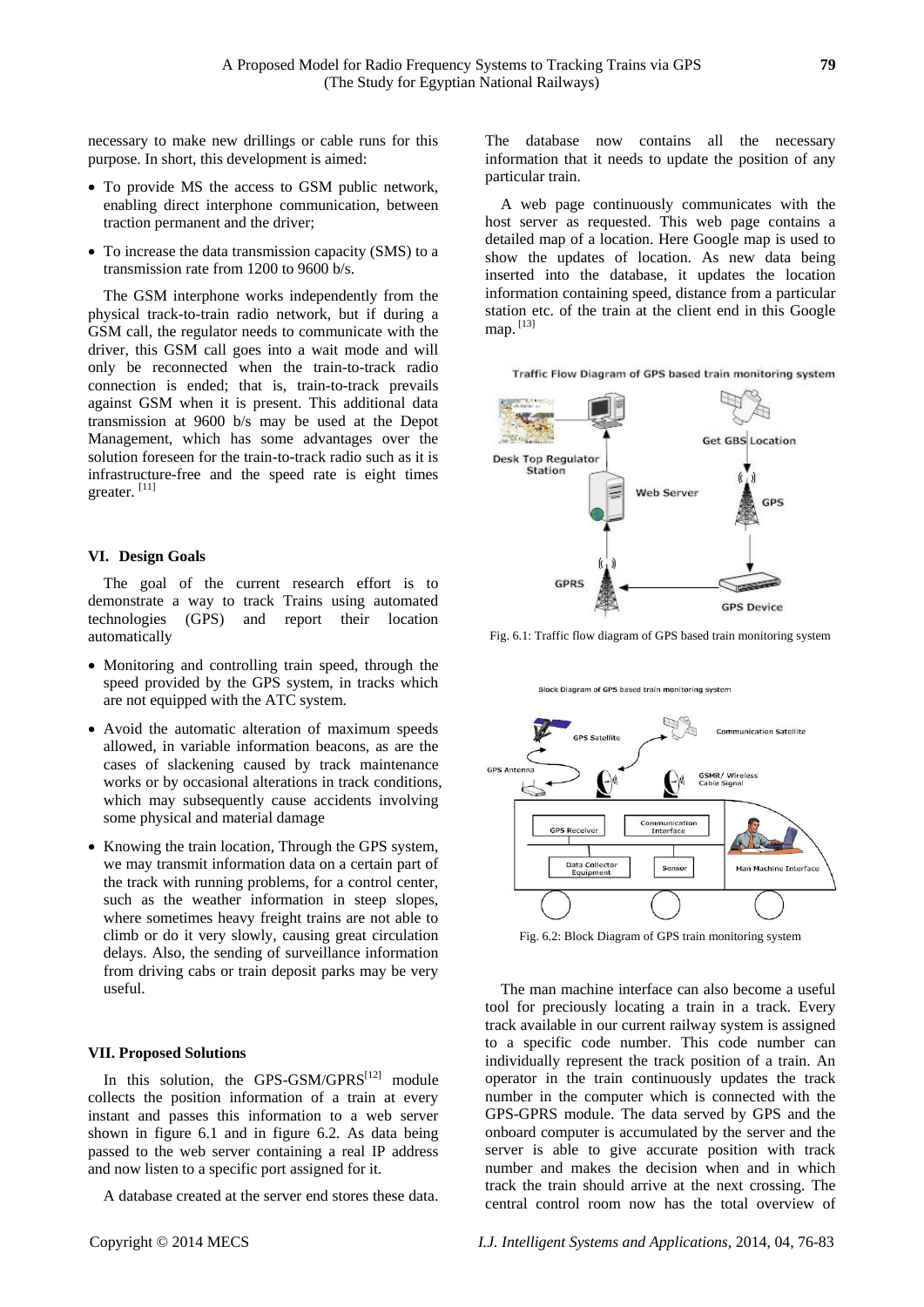every single train running all over the Egypt with their instant status.

# **VIII. Prerequisites of Implementation** [14]

# **6.1 Workflow & Hardware Specification**

The GSM/GPRS World Tracker AVL (hereafter referred to as "World Tracker AVL") is an Automated Vehicle Locating (AVL) device that utilizes a GSM/GPRS modem and a Global Positioning Satellite (GPS) module. Working together, these technologies allow the World Tracker AVL to simultaneously act as a standalone GPS reporting device and wireless data retrieval unit. The World Tracker AVL provides a flexible AVL solution with Input/output (I/O), six selectable National Maritime Electronics Association (NMEA) GPS data format, Trimble ASCII Interface Protocol (TAIP) GPS data format, and Security Concepts's own proprietary Binary GPS data format. The WorldTracker AVL is designed to work in a standalone device in an automobile. Security Concepts' World Tracker AVL provides maximum AVL versatility in a single affordable device.

As we show in figure 6.1.1, the work flow of the hardware, after turning on the device, it automatically initializes the network. Then it gets the GPS data in NMEA 0183 (National Marine Electronics Association) [15] format and adds it with its own unique IMEI (International Mobile Equipment Identity) number. It then tries to connect to GPRS. If it fails due to GPRS unavailability then it logs the data in the non-volatile memory and waits for a certain fixed time period. After that it tries to connect to the GPRS



Fig. 6.1.1: General Diagram



Fig. 6.1.1.1: AVL GPS-GPRS Module



Fig. 6.1.1.2: GPS Antenna



Fig. 6.1.1.3: Car Charger Lighter Socket



Fig. 6.1.1.4: SIM card connector



Fig. 6.1.1.4: GSM Antenna

After establishing the GPRS connection it tries to connect to the service provider's server using the HTTP (Hypertext Transfer Protocol) protocol. After successful connection, the GPS device sends the data with id number.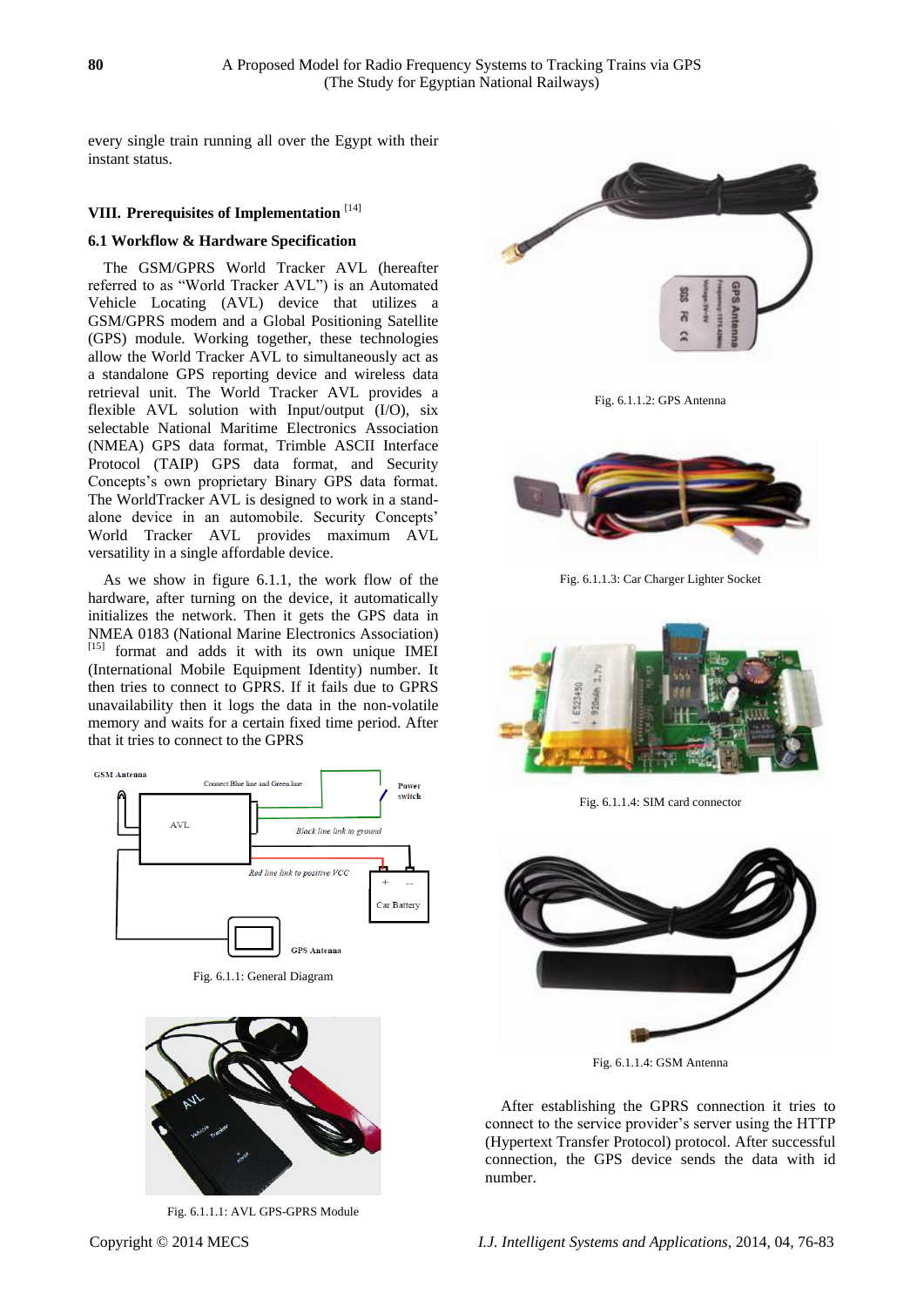#### **6.2 Software Specification**

To view the current position of the train a web-based application has been developed. Using this web application an end user is able to view the live position of the train and also the distance from a particular station in a Google Map. To implement this project PHP5 (Hypertext Preprocessor), HTML (Hyper Text Markup Language)  $^{[1\bar{6}]$ ,  $^{[17]}$  and Ajax (Asynchronous Java script) scripting language was used. My SQL, [18] database server is used for storing data because of its high-performance query engine, tremendously fast data insert capability, and strong support for specialized web functions.

A TCP/IP (Transmission Control Protocol/ Internet Protocol) listener is responsible for accepting  $NMEA^{[19]}$ data which is sent by the device via GPRS to a specific Port of the desired IP address. This data consists of the id number of the device. Each device can be assigned to a unique id no. The sever side flow diagram is shown in figure 6.1.2, Explains that when a GPS is set to work, it transmits its position in NMEA format to the server station. After listening the IP for new connection, it responds. Then new position is transmitted to the server in NMEA format. NMEA data consists of GPS identification no. If module id is verified, then data is transmitted. Now, server parses the NMEA data and extracts Latitude and Longitude and saves them to the database. [20]

#### Server side flow diagram



Fig. 6.1.2: Server side flow diagram

Ajax is asynchronous, to which extra data is requested from the server and loaded in the background without interfering the display and behavior of the existing page. Data is retrieved using the XML (Extensible Markup Language) Http ( Hypertext Transfer Protocol) request object that is available to

scripting languages running in modern browsers, or, alternatively, through the use of Remote Scripting in browsers that do not support XML Http Request. Server Database stores all the position information. As illustrated in figure 6.1.3, when a client asks the position of a train an xml http request is generated and is transferred to the server. Then the server queries database for extracting the latest position information. Finally, the server sends this information to the client end and shows the updates in Google map.

## **Client-Server interaction**



Fig. 6.1.3: Client-Server interaction

# **6.3 Research Recommendations and Important Attributes**

This system is very cost effective. GPRS was used for data transfer instead of SMS (Short Message Service). Several SMS based vehicle tracking systems are available in the local market which sends SMS with current position data when a request is made by SMS. This SMS based tracking System is neither efficient nor cost effective. In most countries the cost of GPRS is cheaper than SMS by a factor of 20 to 100 (SMS costs about 0.5-1.0 Taka/SMS whereas GPRS costs about 0.02 Taka/KB). This system firstly reduces the manpower required and secondly reduces train accident, one train accident leads to loss of huge money, which can be saved and be used by government for modernization of railways and also late running of trains can be prevented to large extend.

In the present railway system, it is not possible to locate and monitor the status of all trains on a single moment. But, now in the implemented satellite based train monitoring system, it is possible to locate every locomotive and show the positions of these locomotives on a single monitor within an instant. As the control room has the full access in the system, the controller now has a clear understanding about the current situation of the system in a moment. Besides, as this system works along with the onboard computer held on the locomotive, the operator now also have clear view about its own position and the track on which it is moving.

Watched and monitored by parents (speed limit exceeding, leaving a specific area), as well as for human and pet tracking.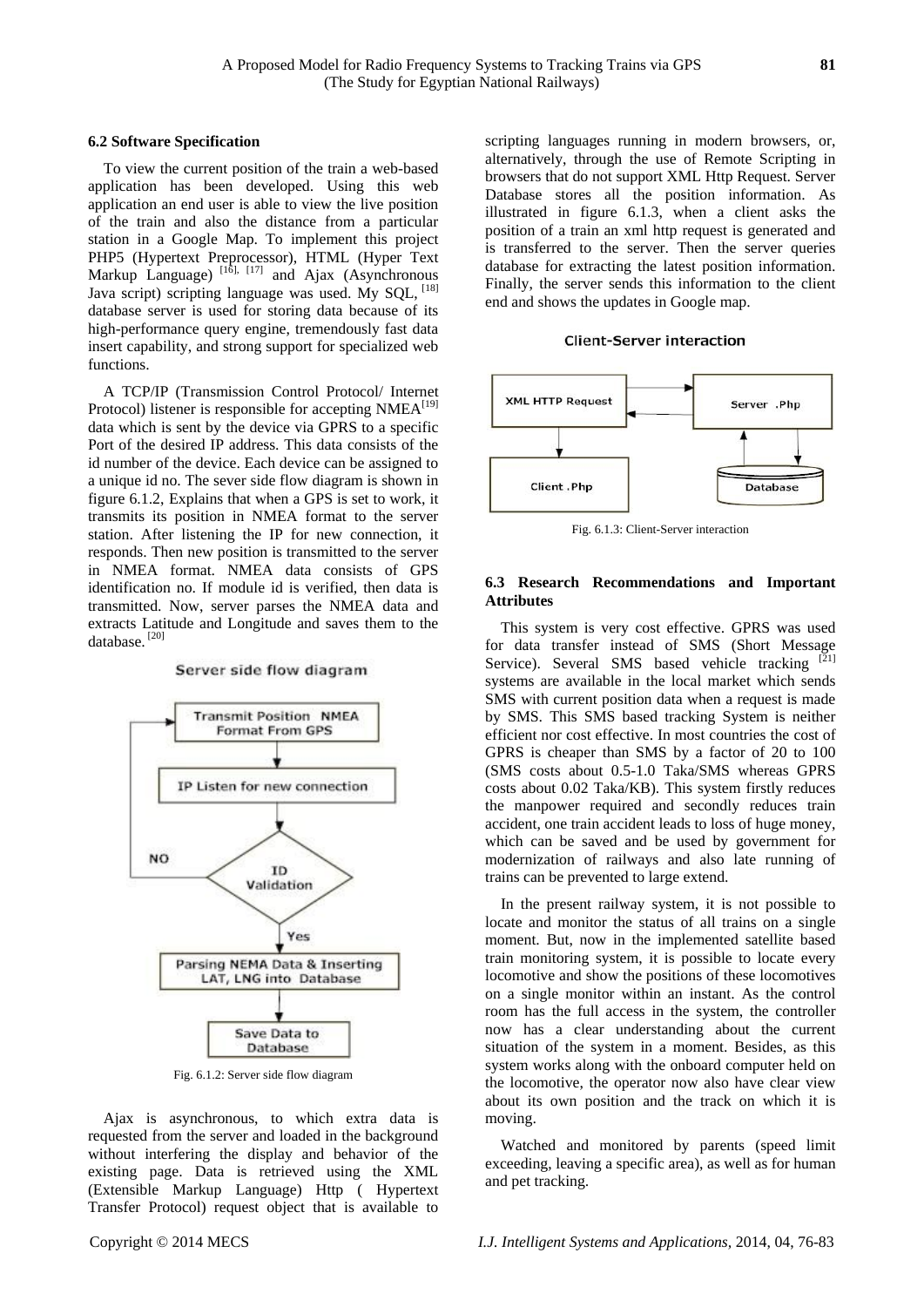## **IX. Analysis of Results**

Using our simulation environment, we evaluate the performance of GPS tracking as a function of the "penetration level", which is the percentage of all trains who are instrumented with our Smartphone application. The main results from our simulation efforts are shown in Figure 7.1. As the penetration level rises, the amount of time spent waiting for the train at the Trains stop, or "wait time" is reduced. The reported wait time is the number of minutes spent at the Trains stop, if you arrived at the stop when either the schedule or the tracking system said the Train would arrive. Specifically, for a Train that is real-time tracked all the way to the stop, we report a "wait time" of 90 seconds, a reasonable safety margin. The motivation behind this interpretation of wait time is that users are likely to adapt their travel behavior when they have real time information, and plan to arrive at the stop with little or no margin. Similar gains could be achieved without real-time tracking, but only if Trains always arrived on time.



Fig. 7.1: Wait time vs. Penetration level using Cooperative Train Tracking with fallback on schedule



Fig. 7.2: Wait time vs. Penetration level using Cooperative Train Tracking Only

In 7.1, the system falls back on the schedule when no real time tracking is available. Thus, at the 0% penetration level, performance is identical to simply using the schedule (and arriving two minutes early). Conversely, at 100% penetration, performance is essentially identical to an officially installed transit tracking system. We note the median wait time drops

sharply even at low levels of penetration, and that at 20% penetration level, the median wait time is essentially zero.

In Figure 7.2, we show the wait times for only those users that were able to take advantage of cooperative transit tracking data. This illustrates how the quality of our arrival time predictions improve as the penetration level rises. Here, every request is served using cooperative transit tracking data, but the quality of the arrival time prediction depends on when the location of the Train was last reported.

Finally, Fig. 18 shows the proportion of requests served using cooperative transit tracking data as a function of the penetration level. The proportion rises steeply up to the 20% penetration level, where more than 83% of requests are served. Intuitively, above the 20% level the vast majority of vehicles either already has an instrumented train aboard, or had one aboard quite recently. These results are particularly encouraging in the context of trains, where a relatively small number of vehicles serve a very large number of users.



Fig. 7.3: Requests served vs. Penetration level

#### **X. Conclusion**

Railway has long been considered as the safest transportation media. To improve the efficiency of the transportation systems, it is necessary to investigate the accidents and find out the essential methodologies for optimum management of information and resources available in railway rescue operations. The statistics shows that a huge number of accidents occurred due to human errors. Therefore, having a systematic way for railway operation management and reduction of human intervention, controlling activities, performances etc. may play a significant role to diminish the number and impact of accidents. Moreover, Reliable, accurate, precise, up-to-date and structured geospatial data is the key for decision making. Therefore, this system is very essential for Egyptian railway because it could bring an abrupt change to the existing train monitoring system.

In this paper, a new system that is able not only to communicate with train but also to locate it with a great precision in real time, both inside and outside tunnels, has been described. The solution presented here allows

Copyright © 2014 MECS *I.J. Intelligent Systems and Applications,* 2014, 04, 76-83